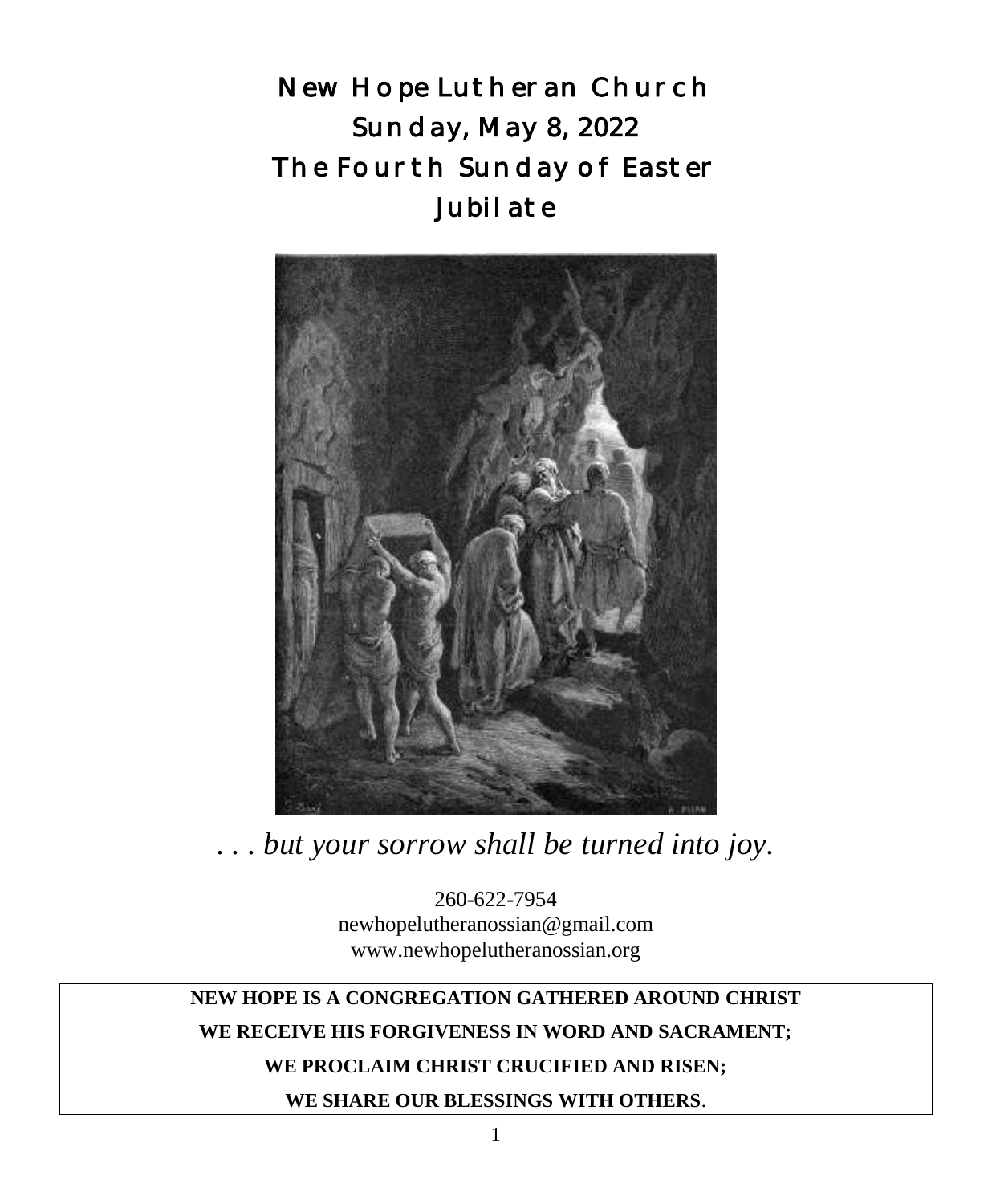# Welcome to New Hope Lutheran Church

 *We're glad you've joined us as we gather to receive God's gifts of forgiveness, life, and salvation. As you prepare for the Divine Service today, you are invited to pray the prayers inside the front cover of your hymnal. As you prepare for Holy Communion, please read the communion statement on page 7.*

# Confession and Absolution

*Stand*

# **Hymn of Invocation: 470 O Sons and Daughters of the King**

*The sign of the cross may be made by all in remembrance of their Baptism.*

**P** In the name of the Father and of the  $\pm$  Son and of the Holy Spirit.

C **Amen.**

- $\mathbb{P}$  Beloved in the Lord! Let us draw near with a true heart and confess our sins unto God our Father, beseeching Him in the name of our Lord Jesus Christ to grant us forgiveness.
- P Our help is in the name of the Lord,
- C **who made heaven and earth.**
- $\boxed{\mathbf{P}}$  I said, I will confess my transgressions unto the Lord,
- C **and You forgave the iniquity of my sin.**

*Silence for reflection on God's Word and for self-examination.*

- P O almighty God, merciful Father,
- C **I, a poor, miserable sinner, confess unto You all my sins and iniquities with which I have ever offended You and justly deserved Your temporal and eternal punishment. But I am heartily sorry for them and sincerely repent of them, and I pray You of Your boundless mercy and for the sake of the holy, innocent, bitter sufferings and death of Your beloved Son, Jesus Christ, to be gracious and merciful to me, a poor, sinful being.**
- $\mathbb{P}$  Upon this your confession, I, by virtue of my office, as a called and ordained servant of the Word, announce the grace of God unto all of you, and in the stead and by the command of my Lord Jesus Christ I forgive you all your sins in the name of the Father and of the  $\pm$ Son and of the Holy Spirit.
- C **Amen.**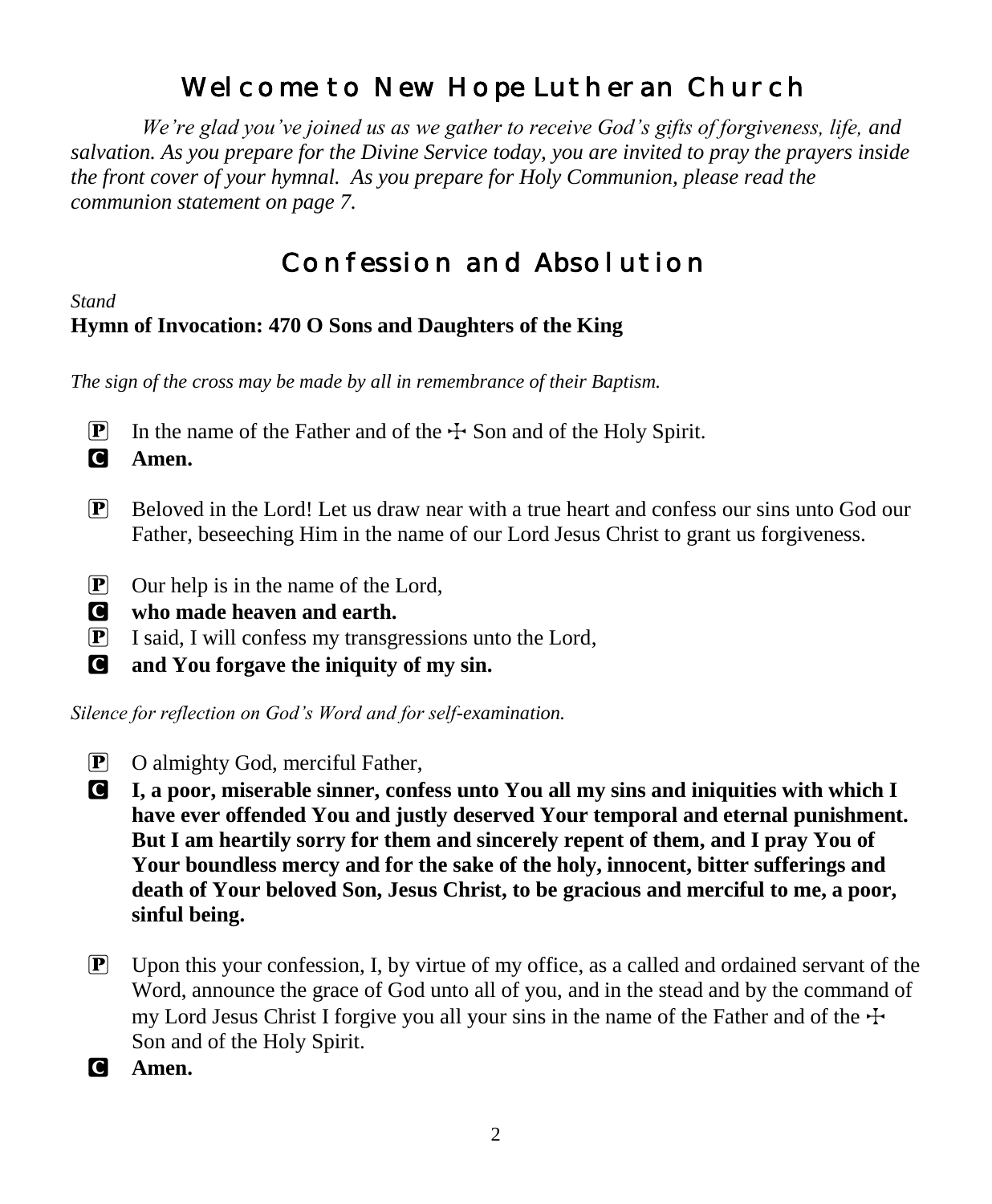# Service of the Word

| <b>Introit</b> (Congregation sings text in <b>bold</b> ).       |                                                                                                                               | <i>Psalm 66:3, 5, 8–9; antiphon: vv.</i> $1-2$                             |         |
|-----------------------------------------------------------------|-------------------------------------------------------------------------------------------------------------------------------|----------------------------------------------------------------------------|---------|
|                                                                 |                                                                                                                               |                                                                            |         |
|                                                                 | Shout for joy to God, all the earth. Alle-   luia.*<br>Sing the glory of his name; give to him glorious praise! Alle-   luia. |                                                                            |         |
|                                                                 | Say to God, "How awesome   are your deeds!*                                                                                   |                                                                            |         |
|                                                                 | So great is your power that your enemies come cringing   to you."                                                             |                                                                            |         |
| Come and see what   God has done:*                              |                                                                                                                               |                                                                            |         |
|                                                                 | he is awesome in his deeds toward the chil- dren of man.                                                                      |                                                                            |         |
| Bless our God, O   peoples;*                                    |                                                                                                                               |                                                                            |         |
|                                                                 | let the sound of his   praise be heard,                                                                                       |                                                                            |         |
| who has kept our soul among the   living*                       |                                                                                                                               |                                                                            |         |
| and has not let our   feet slip.                                |                                                                                                                               |                                                                            |         |
|                                                                 | Glory be to the Father and   to the Son*                                                                                      |                                                                            |         |
| and to the Holy   Spirit;<br>as it was in the be- $ $ ginning,* |                                                                                                                               |                                                                            |         |
|                                                                 | is now, and will be forever.   Amen.                                                                                          |                                                                            |         |
|                                                                 | Shout for joy to God, all the earth. Alle-   luia.*                                                                           |                                                                            |         |
|                                                                 | Sing the glory of his name; give to him glorious praise! Alle-   luia.                                                        |                                                                            |         |
|                                                                 |                                                                                                                               |                                                                            |         |
| <b>Kyrie</b>                                                    |                                                                                                                               |                                                                            | LSB 186 |
| <b>C</b> Lord, have mercy upon us.                              |                                                                                                                               |                                                                            |         |
| Christ, have mercy upon us.                                     |                                                                                                                               |                                                                            |         |
| Lord, have mercy upon us.                                       |                                                                                                                               |                                                                            |         |
| <b>Gloria</b> in Excelsis                                       |                                                                                                                               |                                                                            | LSB 187 |
| $\boxed{\mathbf{P}}$<br>Glory be to God on high:                |                                                                                                                               |                                                                            |         |
| C                                                               | and on earth peace, goodwill toward men.                                                                                      |                                                                            |         |
|                                                                 | We praise Thee, we bless Thee, we worship Thee,                                                                               |                                                                            |         |
|                                                                 | we glorify Thee, we give thanks to Thee, for Thy great glory.                                                                 |                                                                            |         |
|                                                                 | O Lord God, heav'nly King, God the Father Almighty.                                                                           |                                                                            |         |
|                                                                 | O Lord, the only-begotten Son, Jesus Christ;                                                                                  |                                                                            |         |
|                                                                 | O Lord God, Lamb of God, Son of the Father,                                                                                   |                                                                            |         |
|                                                                 | that takest away the sin of the world, have mercy upon us.                                                                    |                                                                            |         |
|                                                                 | Thou that takest away the sin of the world, receive our prayer.                                                               |                                                                            |         |
|                                                                 |                                                                                                                               | Thou that sittest at the right hand of God the Father, have mercy upon us. |         |
|                                                                 | For Thou only art holy; Thou only art the Lord.                                                                               |                                                                            |         |
|                                                                 | Thou only, O Christ, with the Holy Ghost,                                                                                     |                                                                            |         |
|                                                                 | art most high in the glory of God the Father. Amen.                                                                           |                                                                            |         |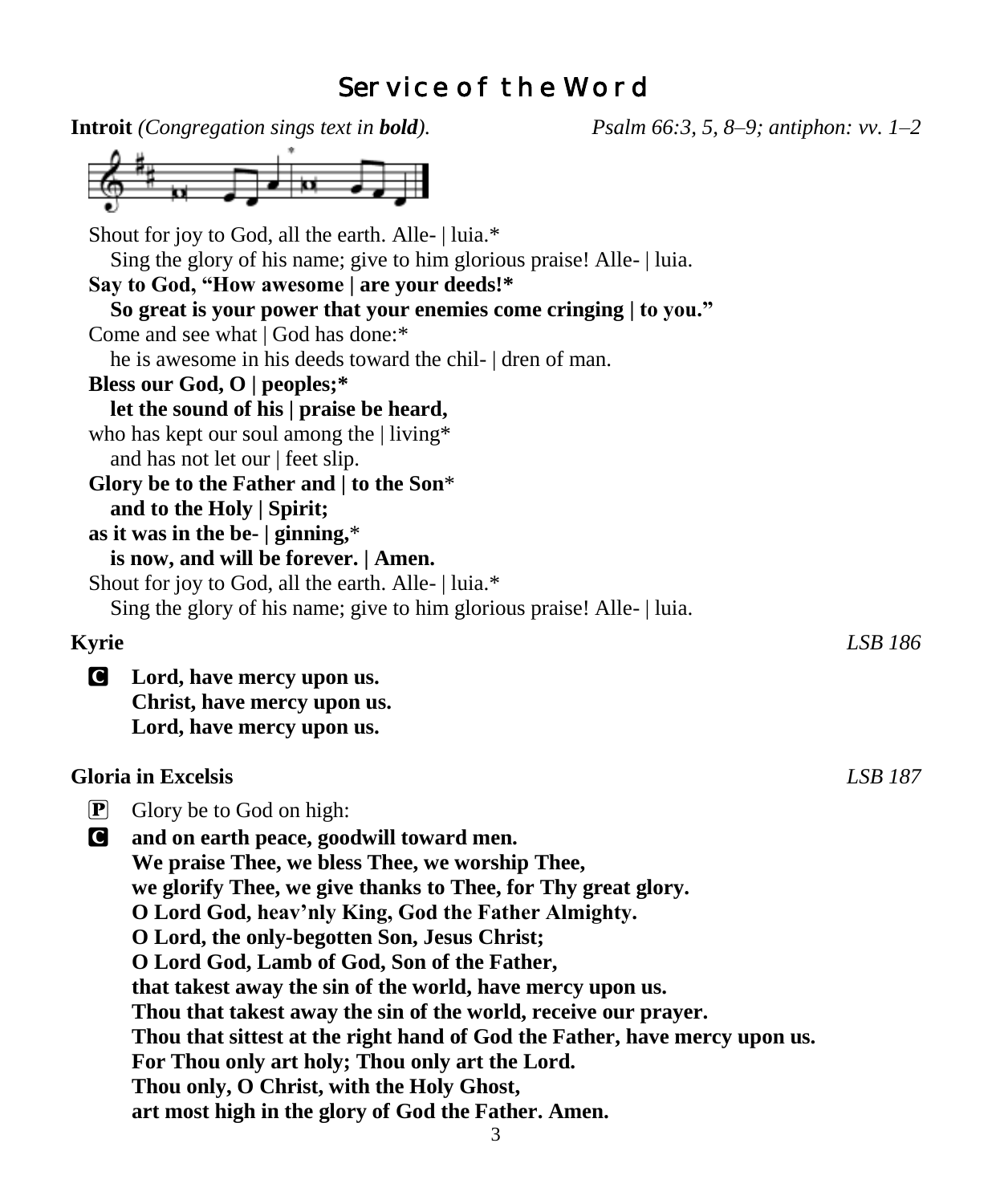### **Salutation and Collect of the Day**



P Let us pray.

Almighty God, You show those in error the light of Your truth so that they may return to the way of righteousness. Grant faithfulness to all who are admitted into the fellowship of Christ's Church that they may avoid whatever is contrary to their confession and follow all such things as are pleasing to You; through Jesus Christ, Your Son, our Lord, who lives and reigns with You and the Holy Spirit, one God, now and forever.



#### *Sit* **Old Testament Reading** *Isaiah 40:25–31*

 $25T<sub>O</sub>$  whom then will you compare me, that I should be like him? says the Holy One. <sup>26</sup>Lift up your eyes on high and see: who created these? He who brings out their host by number, calling them all by name, by the greatness of his might, and because he is strong in power not one is missing. <sup>27</sup>Why do you say, O Jacob, and speak, O Israel, "My way is hidden from the LORD, and my right is disregarded by my God"? <sup>28</sup>Have you not known? Have you not heard? The LORD is the everlasting God, the Creator of the ends of the earth. He does not faint or grow weary; his understanding is unsearchable. <sup>29</sup>He gives power to the faint, and to him who has no might he increases strength. <sup>30</sup>Even youths shall faint and be weary, and young men shall fall exhausted;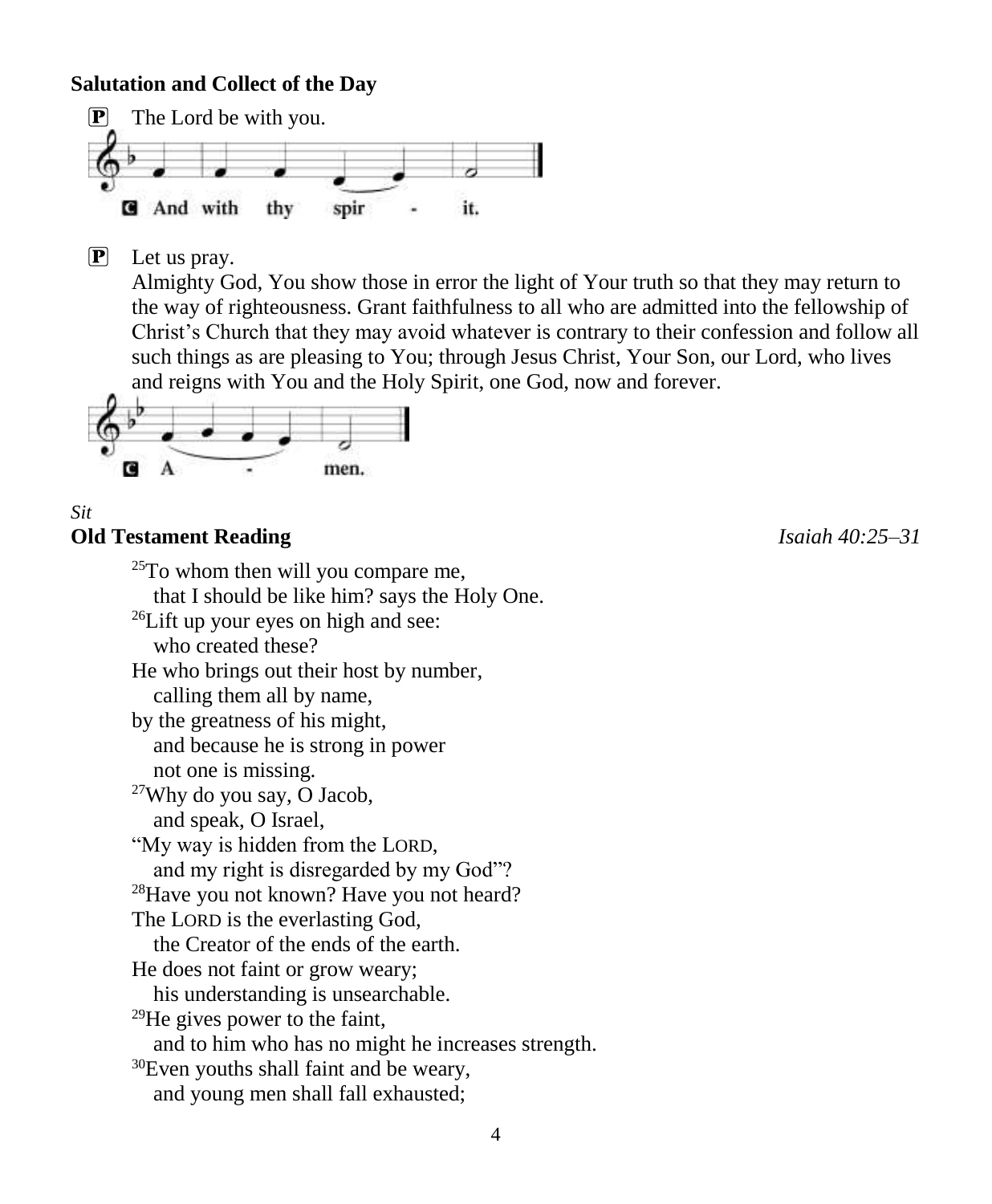$31$ but they who wait for the LORD shall renew their strength; they shall mount up with wings like eagles; they shall run and not be weary; they shall walk and not faint.

A This is the Word of the Lord.

C **Thanks be to God.**

#### **Epistle** *1 Peter 2:11–20*

 $11$ Beloved, I urge you as sojourners and exiles to abstain from the passions of the flesh, which wage war against your soul.  $12$ Keep your conduct among the Gentiles honorable, so that when they speak against you as evildoers, they may see your good deeds and glorify God on the day of visitation.

 $^{13}$ Be subject for the Lord's sake to every human institution, whether it be to the emperor as supreme,  $^{14}$ or to governors as sent by him to punish those who do evil and to praise those who do good. <sup>15</sup>For this is the will of God, that by doing good you should put to silence the ignorance of foolish people.  ${}^{16}$ Live as people who are free, not using your freedom as a coverup for evil, but living as servants of God. <sup>17</sup>Honor everyone. Love the brotherhood. Fear God. Honor the emperor.

<sup>18</sup>Servants, be subject to your masters with all respect, not only to the good and gentle but also to the unjust. <sup>19</sup>For this is a gracious thing, when, mindful of God, one endures sorrows while suffering unjustly.  $^{20}$  For what credit is it if, when you sin and are beaten for it, you endure? But if when you do good and suffer for it you endure, this is a gracious thing in the sight of God.

 $\overline{A}$  This is the Word of the Lord.

C **Thanks be to God.**

#### *Stand*

**Verse of the Day** *Psalm 111:9a; Luke 24:26*

P Alleluia. He sent redemption to his people. Alleluia. Was it not necessary that the Christ should suffer these things and enter into his glory? Alleluia.

#### **Holy Gospel** *John 16:16–22*



 $<sup>16</sup>$ [Jesus said:] "A little while, and you will see me no longer; and again a little while, and you</sup> will see me." <sup>17</sup>So some of his disciples said to one another, "What is this that he says to us, 'A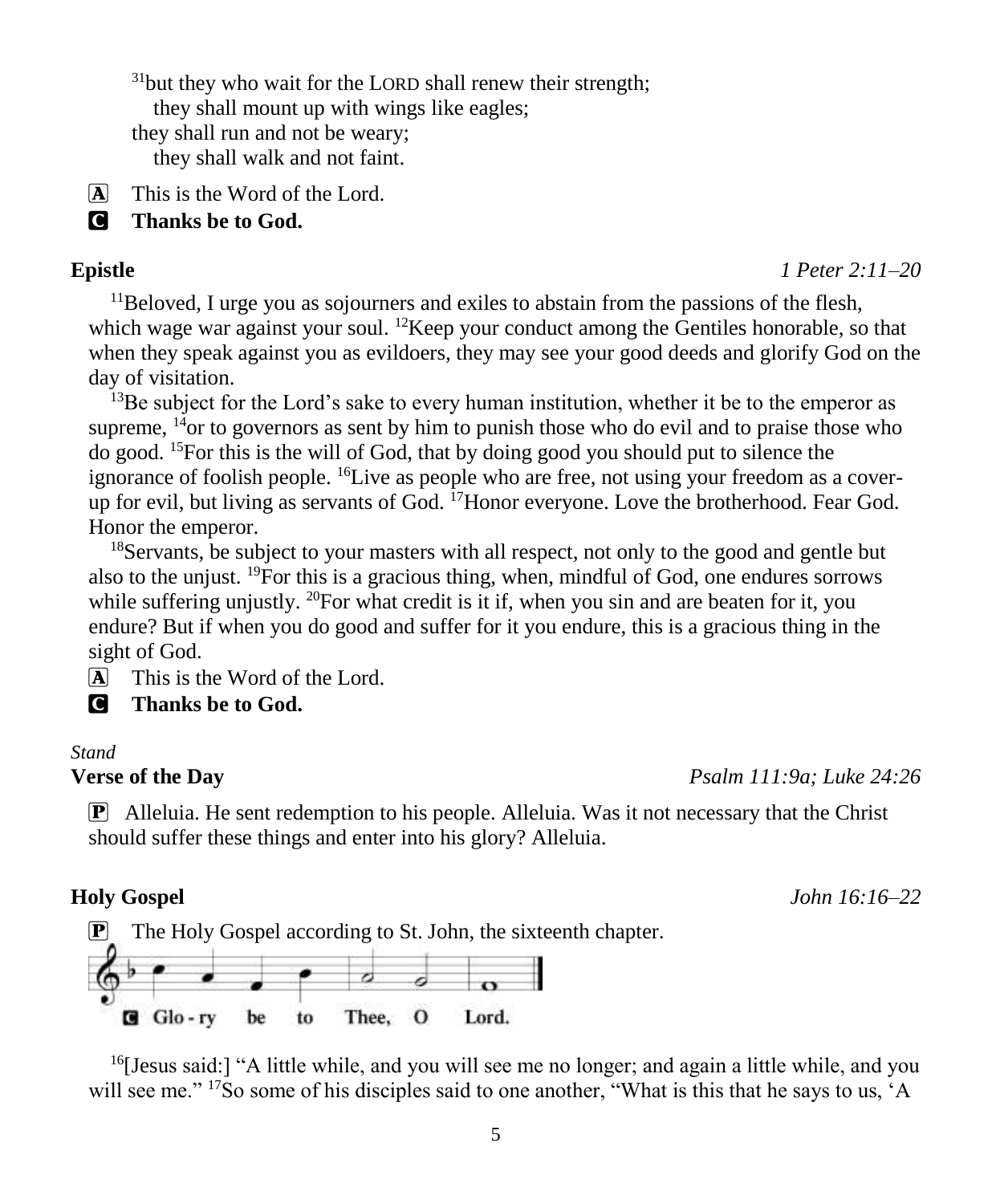little while, and you will not see me, and again a little while, and you will see me'; and, 'because I am going to the Father'?" <sup>18</sup>So they were saying, "What does he mean by 'a little while'? We do not know what he is talking about." <sup>19</sup>Jesus knew that they wanted to ask him, so he said to them, "Is this what you are asking yourselves, what I meant by saying, 'A little while and you will not see me, and again a little while and you will see me'? <sup>20</sup>Truly, truly, I say to you, you will weep and lament, but the world will rejoice. You will be sorrowful, but your sorrow will turn into joy. <sup>21</sup>When a woman is giving birth, she has sorrow because her hour has come, but when she has delivered the baby, she no longer remembers the anguish, for joy that a human being has been born into the world. <sup>22</sup>So also you have sorrow now, but I will see you again and your hearts will rejoice, and no one will take your joy from you."



#### **Nicene Creed**

C **I believe in one God, the Father Almighty, maker of heaven and earth and of all things visible and invisible.**

**And in one Lord Jesus Christ, the only-begotten Son of God, begotten of His Father before all worlds, God of God, Light of Light, very God of very God, begotten, not made, being of one substance with the Father, by whom all things were made; who for us men and for our salvation came down from heaven and was incarnate by the Holy Spirit of the virgin Mary and was made man; and was crucified also for us under Pontius Pilate. He suffered and was buried. And the third day He rose again according to the Scriptures and ascended into heaven and sits at the right hand of the Father. And He will come again with glory to judge both the living and the dead, whose kingdom will have no end.**

**And I believe in the Holy Spirit, the Lord and giver of life, who proceeds from the Father and the Son, who with the Father and the Son together is worshiped and glorified, who spoke by the prophets. And I believe in one holy Christian and apostolic Church, I acknowledge one Baptism for the remission of sins, and I look for**  the resurrection of the dead and the life  $\pm$  of the world to come. Amen.

### *Sit*

**Hymn of the Day: 483 With High Delight Let Us Unite**

### **Sermon**

### *Stand*

## **Offertory** *LSB 192*

C **Create in me a clean heart, O God, and renew a right spirit within me. Cast me not away from Thy presence, and take not Thy Holy Spirit from me.**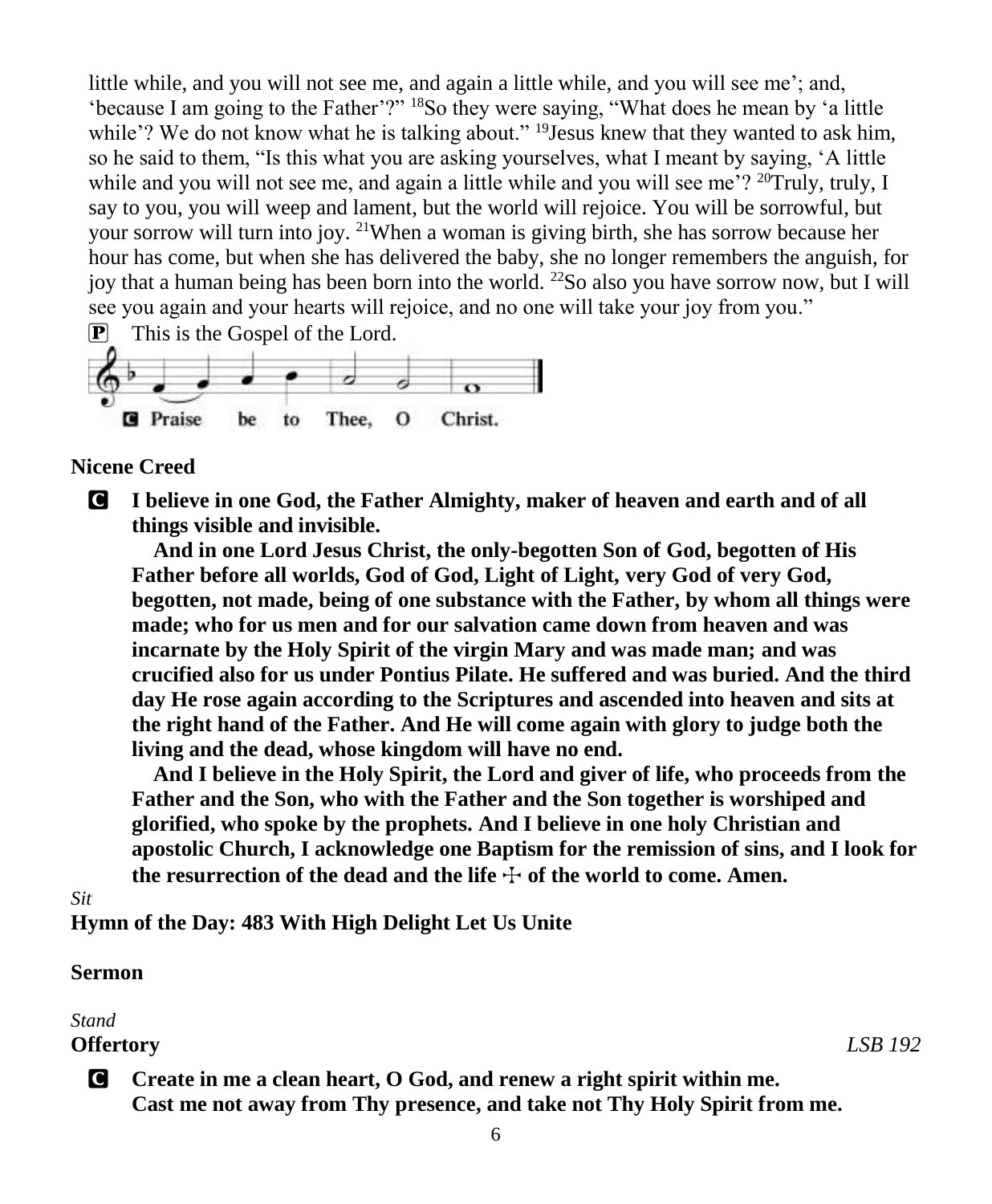### **Restore unto me the joy of Thy salvation, and uphold me with Thy free spirit. Amen.**

**Offering** *(Offerings placed in the plates at the sanctuary doors will be carried forward at this time. Plates will still be available near the sanctuary doors for those who wish to offer their gifts to the Lord following the service.)*

**Prayer of the Church** *(After every "…let us pray to the Lord," the Congregation responds, "Lord, have mercy.")*

# Service of the Sacrament

*God's Word states that in the Lord's Supper Jesus offers His true body and blood for the forgiveness of sins (Matt. 26:28), that partaking of this Supper together is a confession of our unity in faith (1 Cor. 10:16–17) and that the body and blood of Jesus can be received to one's harm (1 Cor. 11:27–32). Out of love for those who commune, New Hope Lutheran Church communes only those who*

*1. Have been taught and examined in the Christian faith,* 

*2. Confess their sins and trust in Christ for forgiveness,* 

*3. Have made a public confession of their agreement with us in this one Scriptural faith through membership in this congregation or another congregation of the Lutheran Church—Missouri Synod.* 

*4. Have spoken with the pastor prior to the service.*

*If you are not a communicant member of New Hope or another LCMS congregation, you are invited to come up for a blessing; please cross your arms during the distribution.*

#### **Preface** *LSB 194*



 $\mathbf{P}$  It is truly meet, right, and salutary that we should at all times and in all places give thanks to You, holy Lord, almighty Father, everlasting God. And most especially are we bound to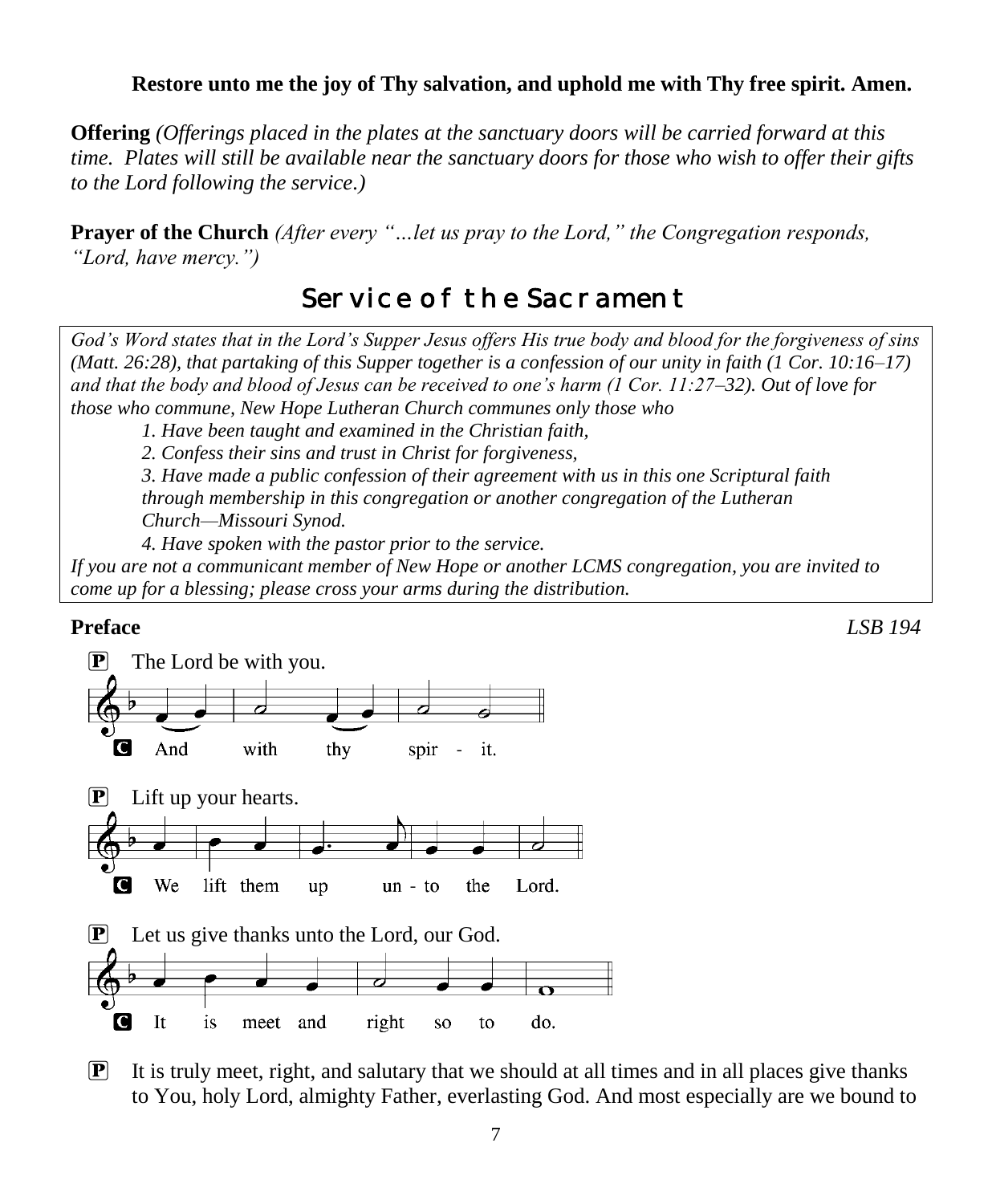praise You on this day for the glorious resurrection of Your Son, Jesus Christ, the very Paschal Lamb, who was sacrificed for us and bore the sins of the world. By His dying He has destroyed death, and by His rising again He has restored to us everlasting life. Therefore with Mary Magdalene, Peter and John, and with all the witnesses of the resurrection, with angels and archangels, and with all the company of heaven we laud and magnify Your glorious name, evermore praising You and saying:

**Sanctus** *LSB 195*

C **Holy, holy, holy Lord God of Sabaoth; heav'n and earth are full of Thy glory. Hosanna, hosanna, hosanna in the highest. Blessed is He, blessed is He, blessed is He that cometh in the name of the Lord. Hosanna, hosanna, hosanna in the highest.**

| <b>Lord's Prayer</b>  |                                           | LSB 196        |
|-----------------------|-------------------------------------------|----------------|
| The Words of Our Lord |                                           | <b>LSB</b> 197 |
| <b>Pax Domini</b>     |                                           | <b>LSB</b> 197 |
|                       | The peace of the Lord be with you always. |                |



**Agnus Dei** *LSB 198*

C **O Christ, Thou Lamb of God, that takest away the sin of the world, have mercy upon us. O Christ, Thou Lamb of God, that takest away the sin of the world, have mercy upon us. O Christ, Thou Lamb of God, that takest away the sin of the world, grant us Thy peace. Amen.**

## *Sit*

**Distribution Hymns: 155 This Is the Feast**

 **601 All Who Believe and Are Baptized 737 Rejoice, My Heart, Be Glad and Sing**

**487 Come, You Faithful, Raise the Strain**

*Stand*

**Nunc Dimittis** *LSB 199*

C **Lord, now lettest Thou Thy servant depart in peace according to Thy word, for mine eyes have seen Thy salvation, which Thou hast prepared before the face of all people,**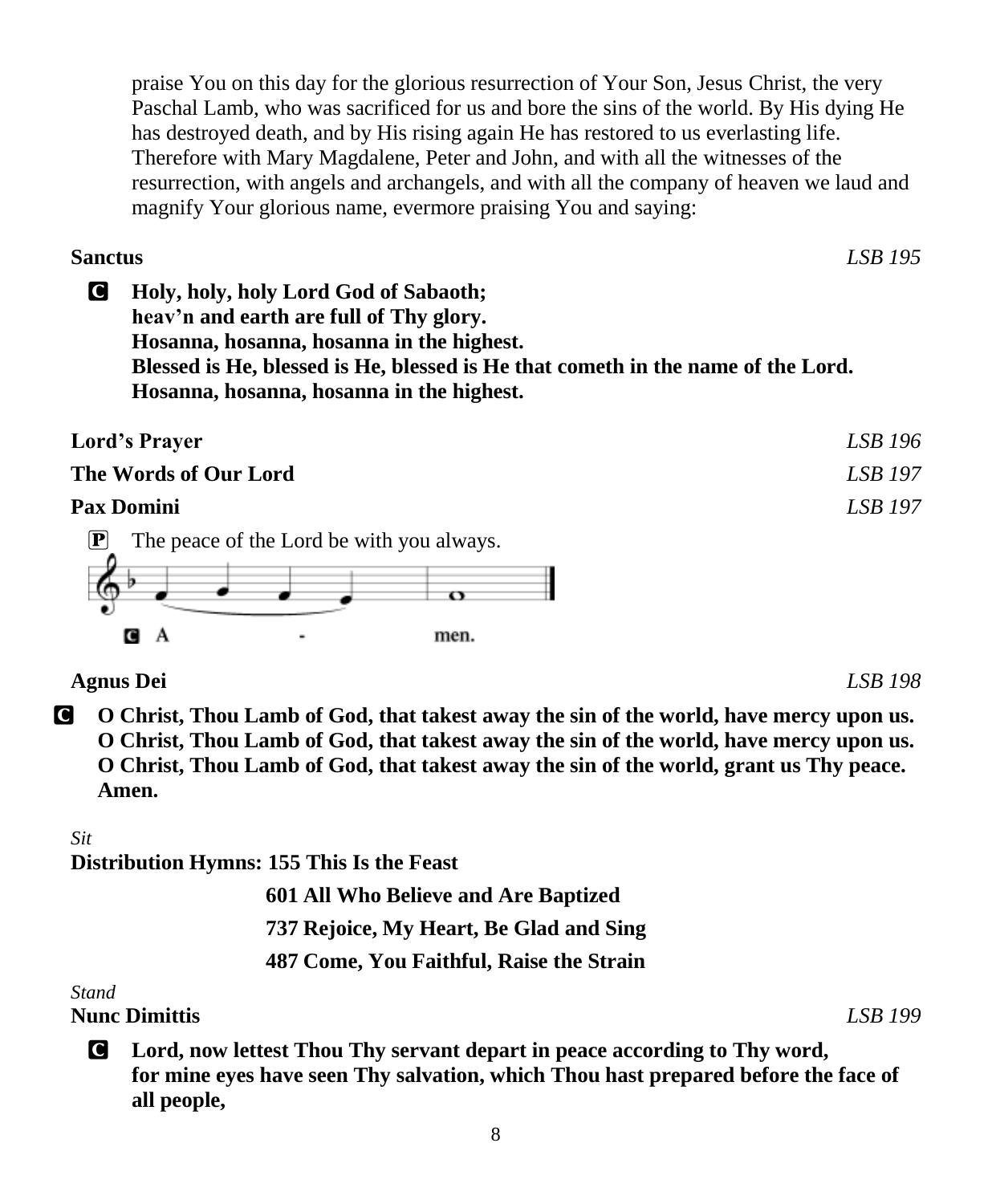**a light to lighten the Gentiles and the glory of Thy people Israel. Glory be to the Father and to the Son and to the Holy Ghost; as it was in the beginning, is now, and ever shall be, world without end. Amen.**

## **Thanksgiving** *LSB 200*



 $\overline{A}$  Let us pray.

We give thanks to You, almighty God, that You have refreshed us through this salutary gift, and we implore You that of Your mercy You would strengthen us through the same in faith toward You and in fervent love toward one another; through Jesus Christ, Your Son, our Lord, who lives and reigns with You and the Holy Spirit, one God, now and forever.

C **Amen.**



## **Benedicamus** *LSB 202*



# **Benediction** *LSB 202*

P The Lord bless you and keep you. The Lord make His face shine upon you and be gracious unto you. The Lord lift up His countenance upon you and  $\pm$  give you peace.<br> $\sharp_{\mu}$ 



# **Hymn to Depart: 708 Lord, Thee I Love with All My Heart**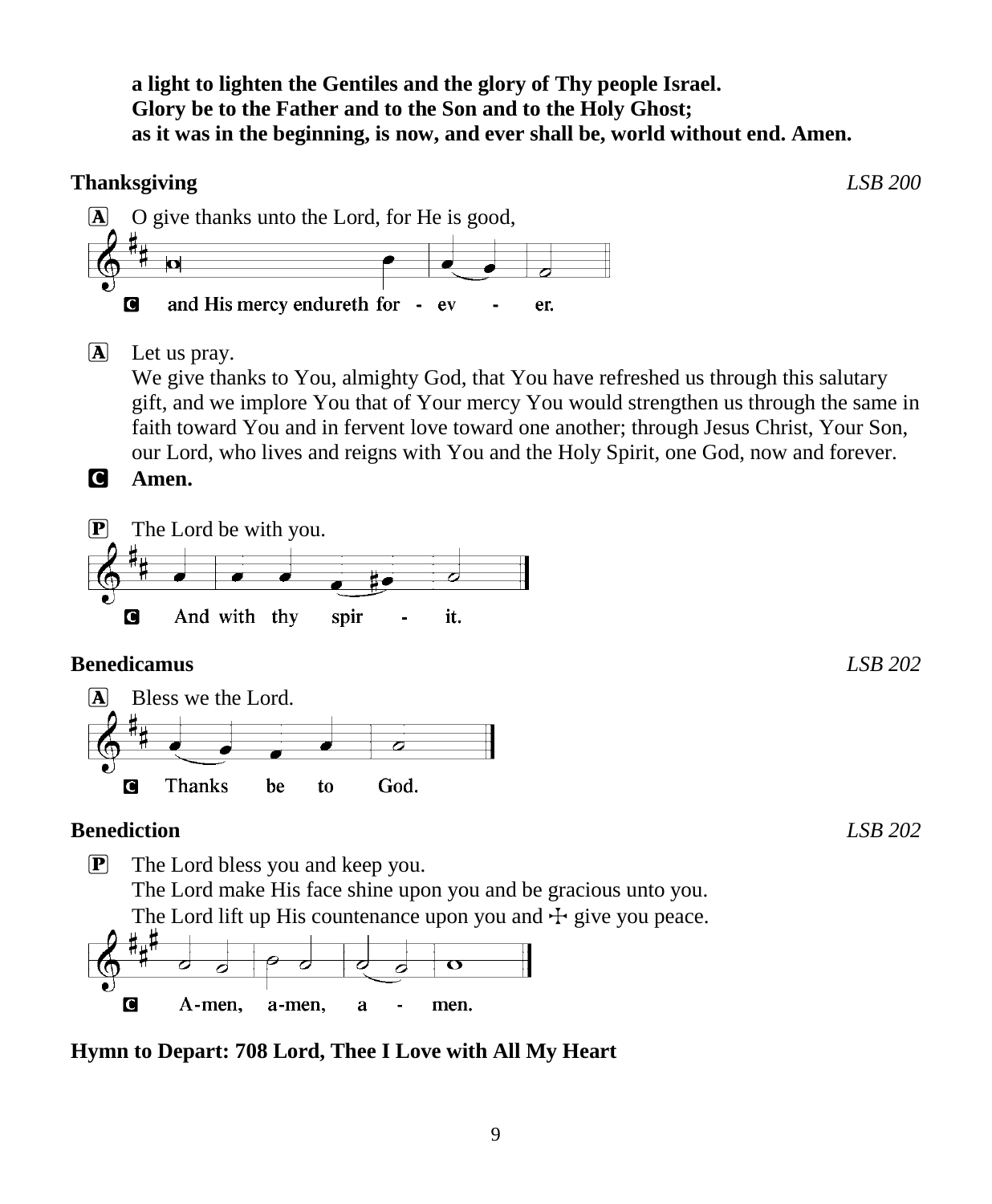# New Hope News and Notes



**May 1, 2022 Stewardship**



Giving: General Fund: \$3,222 (Amount needed weekly: \$2,966) Mortgage: \$807 (Remaining Debt: \$58,426)

### **Upcoming Events**

Today, May 8 Confirmation, 11:30 am Tuesday, May 10 Preschool Graduation, 6:30 pm Wednesday, May 11 Bible Study, 7:00 pm Sunday, May 15 Sunday School/Adult Bible Study, 8:45 am **Divine Service, 10:00 am** Voters' Meeting, 11:30 am

## **IN OUR PRAYERS:**

**Birthdays**: Tiffany Moore – May 8; Sharon Snow – May 9; Andrew Buuck and Ron Graft – May 10; Connie Johnson – May 13.

**Anniversaries**: Todd and Melissa Graft – May 11;

**Military personnel**: Tristan Graft, Denver Burkley (grandson of Joey Septer), Ethan Bearman (friend of Randy & Diana Buuck).

**Members and catechumens of our congregation:** Marilyn Kimmel, Leona Meyer, Nancy Small, Thelma Yager, Keith Fuller, Tammy Saalfrank, Russell Sponseller, Marjorie Johnson, Don Milholland, Janet Fuller, John Hartup, Lee Ann Siples, Carol Schumacher, Chris and Melissa Alfeld, Bryce Bowman, Diane Garrett, Sharon Snow.

**Friends and family of the members of our congregation:** Rev. Paul Doehrmann; Charlene Ferrell; Susan Gaines; Alice Jacobs; Makenzie Webb (granddaughter of Carol Schumacher); Johnny Johnson (husband of Candace Johnson); Robin Graham (friend of Randy and Diana Buuck); Don Hockemeyer (friend of Dara Phillips), Will Schlemmer (uncle of Erik Schlemmer), George Peck (brother of John Peck); Lynne Kuzeff (sister-in-law of Jeani Klaus); Charles Brown (brother of Sue Hansen); Verdene Franklin (mother of Diana Buuck).

**LIFE THOUGHT –** The joy that comes from the risen Christ cannot be taken away (John 16:22). This is not a feel-good happiness dependent upon circumstances. It is a fruit of Christ's Spirit, the joy of our salvation in Christ that circumstances cannot change or diminish. Many of the life issues we deal with today are "joy robbers" and present opportunities to share the joy of the resurrection. *Gracious Savior, fill my words with the comfort and hope of resurrection to everlasting life with You. Amen. – A Life Thought from lutheransforlife.org."Hurting from abortion? Word of Hope can help. [word-of-hope.org;](https://word-of-hope.org/) 888-217-8679."*

**RUMMAGE AND BAKE SALE**--A rummage and bake sale will be held May 19-21. If you have any good usable clothing or other items, please share them with us. Clothing can be placed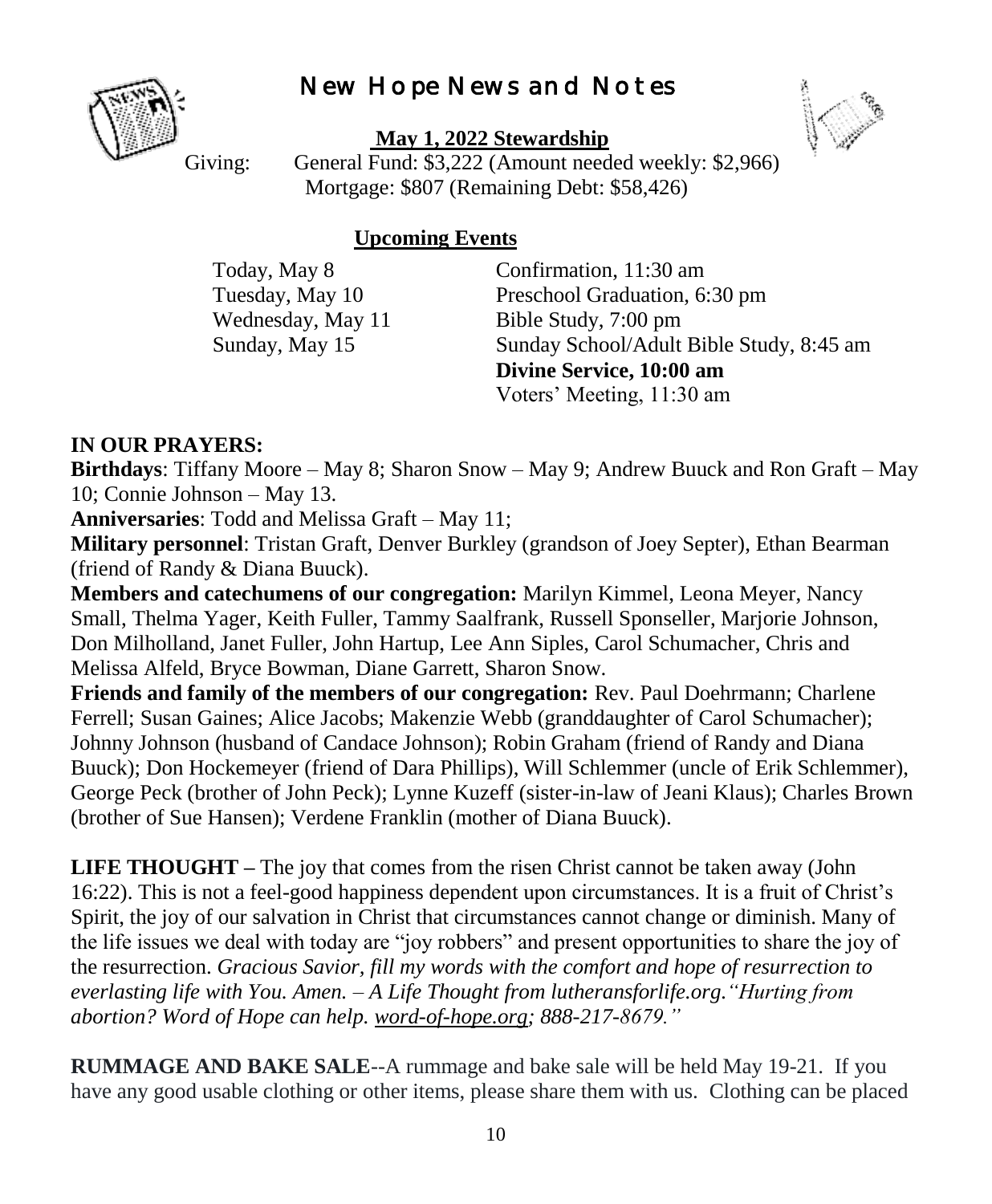in the conference room and all other items in the choir room. Help will be needed to sort and set up. Men and women are needed to help. You can sign up on the sheet on the hallway table. Thank you.

**TRIP TO THE ARK/CREATION MUSEUM JUNE 13-15** – all youth ages 11 to 19 are invited to participate in a two night, three day trip to the Ark Encounter and Creation Museum. Learn more about the scientific evidence supporting the Biblical, six day creation and flood. Adult chaperones are welcome to attend.

**ASCENSION EVE DIVINE SERVICE** at 6:30 pm on Wednesday, May 25.

**CELEBRATE AND LEARN -** The Lutheran Church—Missouri Synod celebrated its 175th anniversary on April 26. To celebrate, the Friends of Wyneken will offer presentations throughout the year on the history of the LCMS. May's presentation will focus on the events leading up to the founding of the LCMS. Come learn about an immoral bishop, a German pastor who sent over 70 men to serve as pastors and teachers in America, and Pastor Friedrich Wyneken—the energetic pioneer missionary who served and founded several congregations in this area. The presentation will be held on Monday, May 16, at Emmanuel - Soest (9909 Wayne Trace, Ft. Wayne). Doors open at 6:00, and the presentation will begin at 6:30. Light refreshments will be served.

**VACATION BIBLE SCHOOL –** This summer, we hope to hold a four day morning VBS program June 6-9, 9 am to noon (VBS children will sing in the Sunday Divine Service on the 12th). **Please register by May 16 if your children/grandchildren are interested in attending.**

**MOTHER'S DAY –** The carnations available for all ladies of our congregation today are provided by Right to Life of NE Indiana. A freewill donation for the organization will also be collected after the service. As they serve seven counties, their goal is to reaffirm and protect the right to life of all human beings, including, but not limited to the unborn, the mentally ill or retarded, the "unwanted", the physically handicapped, the aged, and the incurably ill. The members of this organization are united by a concern for the sanctity of innocent human life from the moment of conception to the moment of natural death.

**GRACE, FAITH, SCRIPTURE & CHRIST ALONE**… Issues, Etc. is a radio talk show and podcast produced by Lutheran Public Radio in Collinsville, IL and hosted by LCMS Pastor Todd Wilken. This week's subjects include: A New Study on Stay-at-Home Moms; The Lord's Supper Hymn "At the Lamb's High Feast We Sing;" The Vocation of Citizen; The Active & Passive Obedience of Christ and more. You can listen on-demand at [issuesetc.org,](https://r20.rs6.net/tn.jsp?f=001ihKvgEtH92m2UVkPu_g6s0zAXkuRM7oC1wCv4NVKH0LYIpuzI_tsT_QK9NsO1OveQ6sH-5fGgN4Dhfo9JhIDnW2u-3UHTqaSJ4hxudZ6-yWsLor6KofucvhPUm89atgo4VacEmy8GmUnc3at3BE1eg==&c=SnjMzFVtAbcKOvcsEZlQY-K8z7Ej_B9_DGNWJC6k-qQx3oB5STboVA==&ch=t-XyoRVy_Ch3w0V-bK3ziFUF_FHE_Ub8Jp_ByDaeuL3CUmrXovPM8g==) the LPR mobile app and your favorite podcast provider.